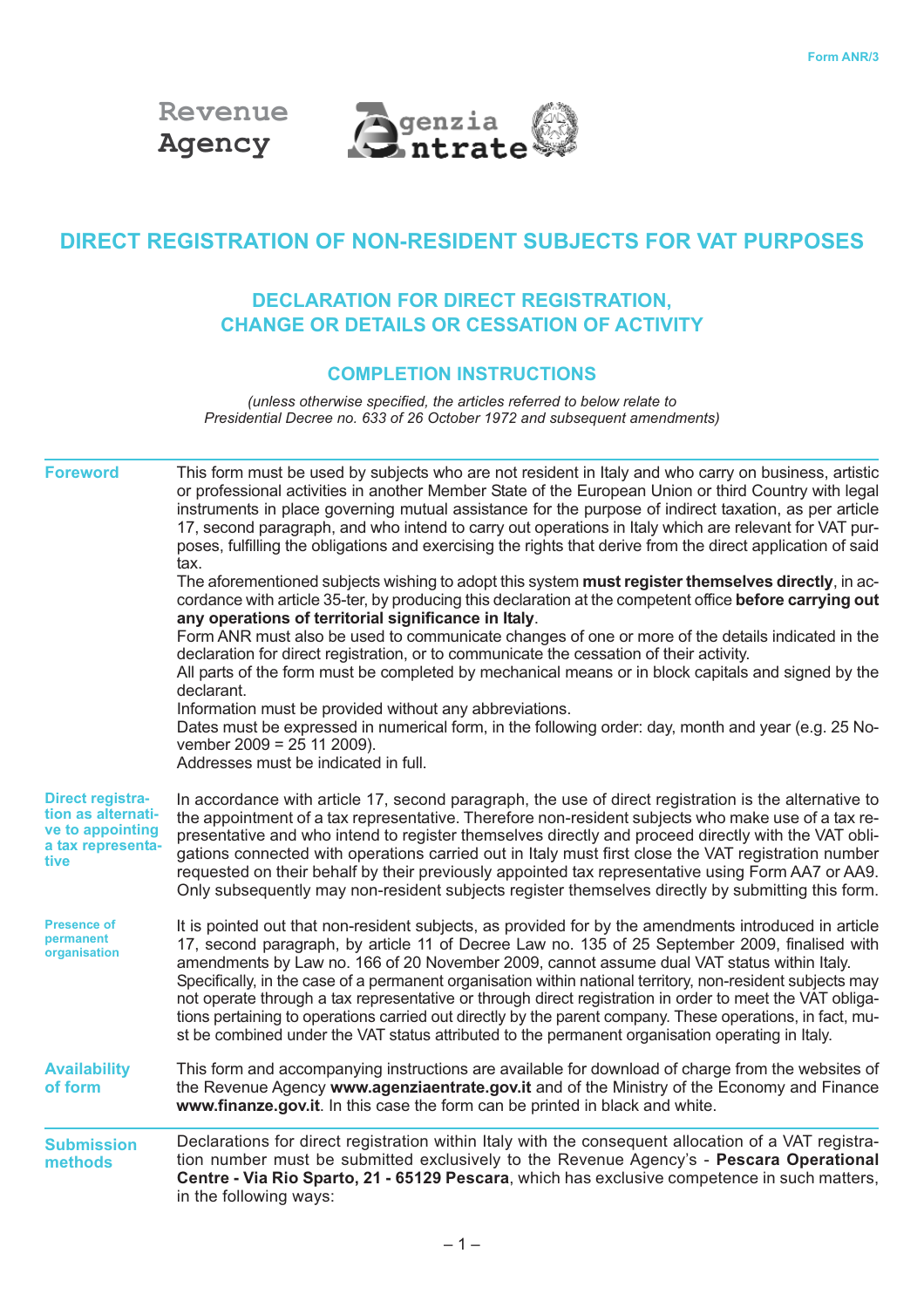- directly to the office (by a duly delegated person if necessary);
- by registered post, enclosing a photostatic copy of an identity document of the declarant, together with certification demonstrating the VAT-taxable status held by the subject concerned in the country of origin. In this case the declarations are deemed to have been submitted on the date on which they were sent.

In addition to the method described above, declarations of change of details or of cessation of activity may be submitted electronically, either directly or through authorised representatives.

#### **TYPE OF DECLARATION PART A**

**Box 1** – DIRECT REGISTRATION – must be crossed by non-resident subjects who intend to register themselves for the purpose of fulfilling the obligations and exercising the rights deriving from the application of VAT directly.

The form must be submitted on a date previous to the date on which the VAT-relevant operations were carried out in Italy.

The office allocates a VAT registration number to the taxpayer, which must be indicated in all documents relating to VAT and used for operations in relation to which the system of direct registration is adopted.

**Box 2** – CHANGE OF DETAILS – must be crossed in all cases of changes to the details previously communicated by subjects already registered directly; indicate the VAT registration number and the date on which the change occurred.

The declaration of change of details must be submitted, in accordance with article 35-ter, paragraph 4, within 30 days of the date on which the change communicated occurred.

#### **ATTENTION: in order to enable the data to be acquired correctly for the tax Register, the form must always be completed in full.**

It is pointed out that several changes which occurred on the same date may be communicated with a single form.

**Box 3** – CESSATION OF ACTIVITY – must be crossed by non-resident subjects who no longer intend to fulfil the obligations and exercise the rights relating to VAT directly or who have discontinued their business, artistic or professional activity in the foreign country in which they have a permanent organisation.

The box must also be crossed in the case of non-resident subjects that had registered themselves directly ceasing to exist as a result of extraordinary operations or other substantial subjective transformations (mergers, demergers, etc.).

Indicate the VAT registration number and the date of cessation.

The declaration of cessation of activity in the case of the extinction of a non-resident subject occurring as a result of transformations or cessation of the conduct of activity in the foreign country in which they have a permanent organisation must be submitted within 30 days of the date on which said extinction occurred.

**Box 4** – REQUEST FOR DUPLICATE OF VAT REGISTRATION CERTIFICATE – must be crossed by subjects who have lost the certificate of allocation of the VAT registration number; indicate, where possible, the VAT registration number allocated.

#### **TAXPAYER PART B**

#### **SECTION 1: INDIVIDUALS**

This section must be completed by sole proprietorships and self-employed persons (artists or professionals).

#### **Identification details**

FIRM: indicate the name of the firm, if it exists. For particularly long names, any honorific, professional or equivalent titles must be eliminated.

FOREIGN COUNTRY VAT IDENTIFICATION NUMBER: the field must be completed in any event by subjects resident in another Member State of the European Union, indicating the registration number for VAT purposes allocated by the country of origin or any other allocated registration number.

TAX CODE: the field must always be completed if the non-resident subject already possesses a tax code number and in any event when:

- submitting the declaration of change of details (Box 2 of Part A);
- submitting the declaration of cessation of activity (Box 3 of Part A);
- requesting a duplicate of the VAT registration certificate (Box 4 of Part A);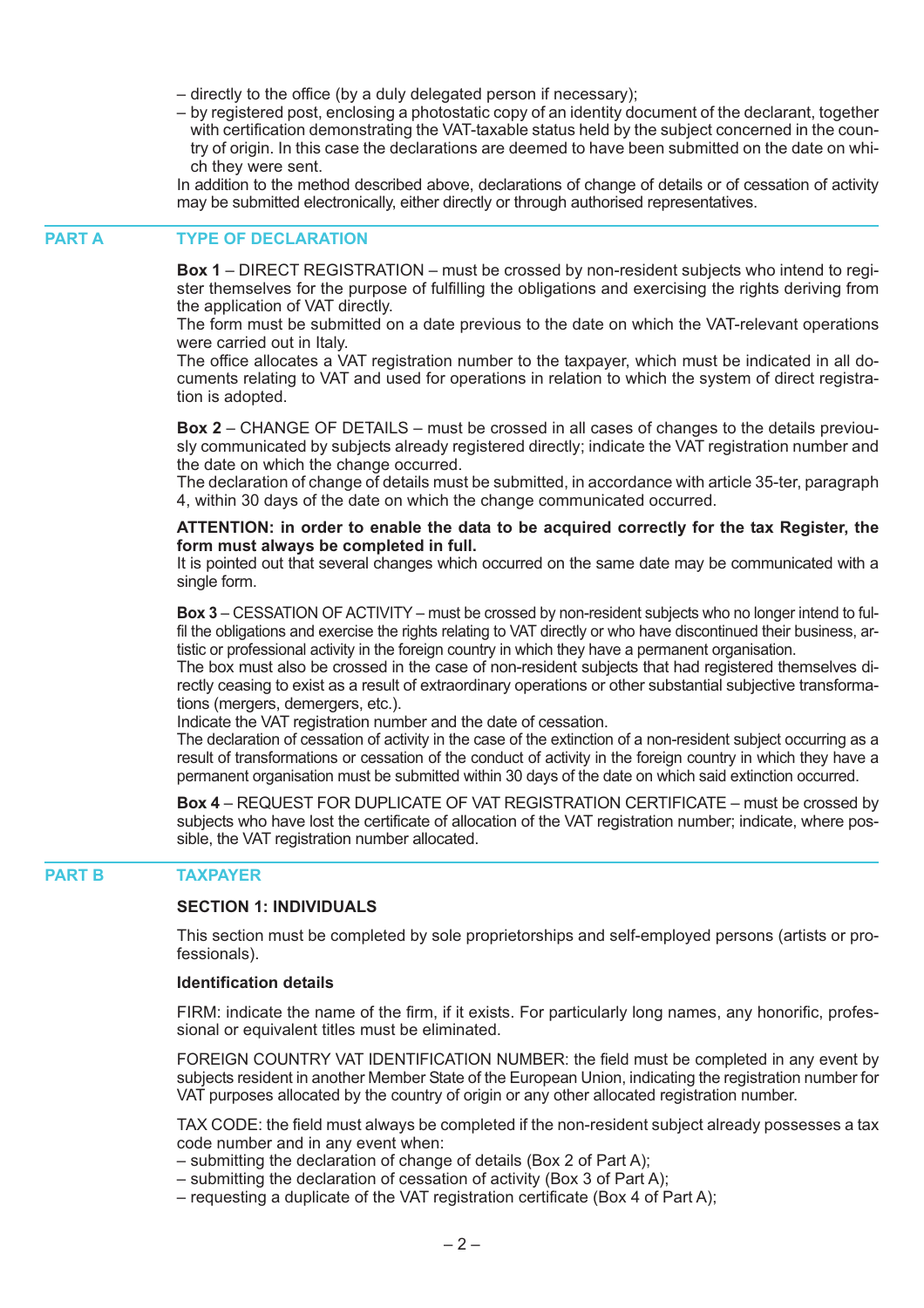– submitting the declaration for direct registration (Box 1 of Part A) by non-resident subjects who previously appointed a tax representative, as provided for by article 17, second paragraph, thus acquiring the tax code number.

#### **Foreign domicile**

Indicate the full address of the registered office of the sole proprietorship or, for self-employed workers, the location of their office.

## **SECTION 2: SUBJECTS OTHER THAN INDIVIDUALS**

This section must be completed by subjects other than individuals (companies, organisations, etc.).

#### **Identification data**

NAME OR COMPANY NAME: this must be stated without any abbreviations, with the exception of the legal status, which must always be indicated in its contracted form. For particularly long names, any honorific, professional or equivalent titles must be eliminated.

LEGAL NATURE: the code derived from the following table must be provided:

### **GENERAL LEGAL NATURE CLASSIFICATION TABLE**

| 30. Simple, irregular and de facto companies<br>31. Simple partnerships (SNC)<br>32. Limited partnerships (SAS)<br>33. Armament companies<br>34. Professional associations<br>35. Limited share partnerships<br>36. Limited liability companies (SRL)<br>37. Public limited companies (SPA) | 38. Consortia<br>39. Other bodies and institutions<br>40. Recognised, unrecognised and de facto associations<br>41. Foundations<br>42. Charitable works and benevolent societies<br>43. Other organisations of people and goods<br>44. Trust |
|---------------------------------------------------------------------------------------------------------------------------------------------------------------------------------------------------------------------------------------------------------------------------------------------|----------------------------------------------------------------------------------------------------------------------------------------------------------------------------------------------------------------------------------------------|
|---------------------------------------------------------------------------------------------------------------------------------------------------------------------------------------------------------------------------------------------------------------------------------------------|----------------------------------------------------------------------------------------------------------------------------------------------------------------------------------------------------------------------------------------------|

FOREIGN COUNTRY VAT IDENTIFICATION NUMBER: the field must be completed in any event by subjects resident in another Member State of the European Union, indicating the registration number for VAT purposes allocated by the country of origin or any other allocated registration number.

TAX CODE: the field must always be completed if the non-resident subject already possesses a tax code number and in any event when:

- submitting the declaration of change of details (Box 2 of Part A);
- submitting the declaration of cessation of activity (Box 3 of Part A);
- requesting a duplicate of the VAT registration certificate (Box 4 of Part A);
- submitting the declaration for direct registration (Box 1 of Part A) by non-resident subjects who previously appointed a tax representative, as provided for by article 17, second paragraph, thus acquiring the tax code number.

### **Registered office**

ADDRESS: indicate the full address of the registered office.

### **Representative**

Indicate the legal representative's identification details and overseas place of residence. The tax code field must be completed if the representative is already in possession of a tax code number.

#### **ACTIVITY CARRIED OUT PART C**

This part must indicate the activity normally carried out in the foreign country in which the permanent organisation resides.

ACTIVITY CODE: the code of the activity, taken from the classification of economic activities applicable at the time of submission of the form, must be indicated. This classification is available at the Revenue Agency's local offices and Revenue Agency website **www.agenziaentrate.gov.it**, and from the Ministry of Economy and Finance website **www.finanze.gov.it**.

DESCRIPTION OF ACTIVITY: briefly describe the main activity actually conducted.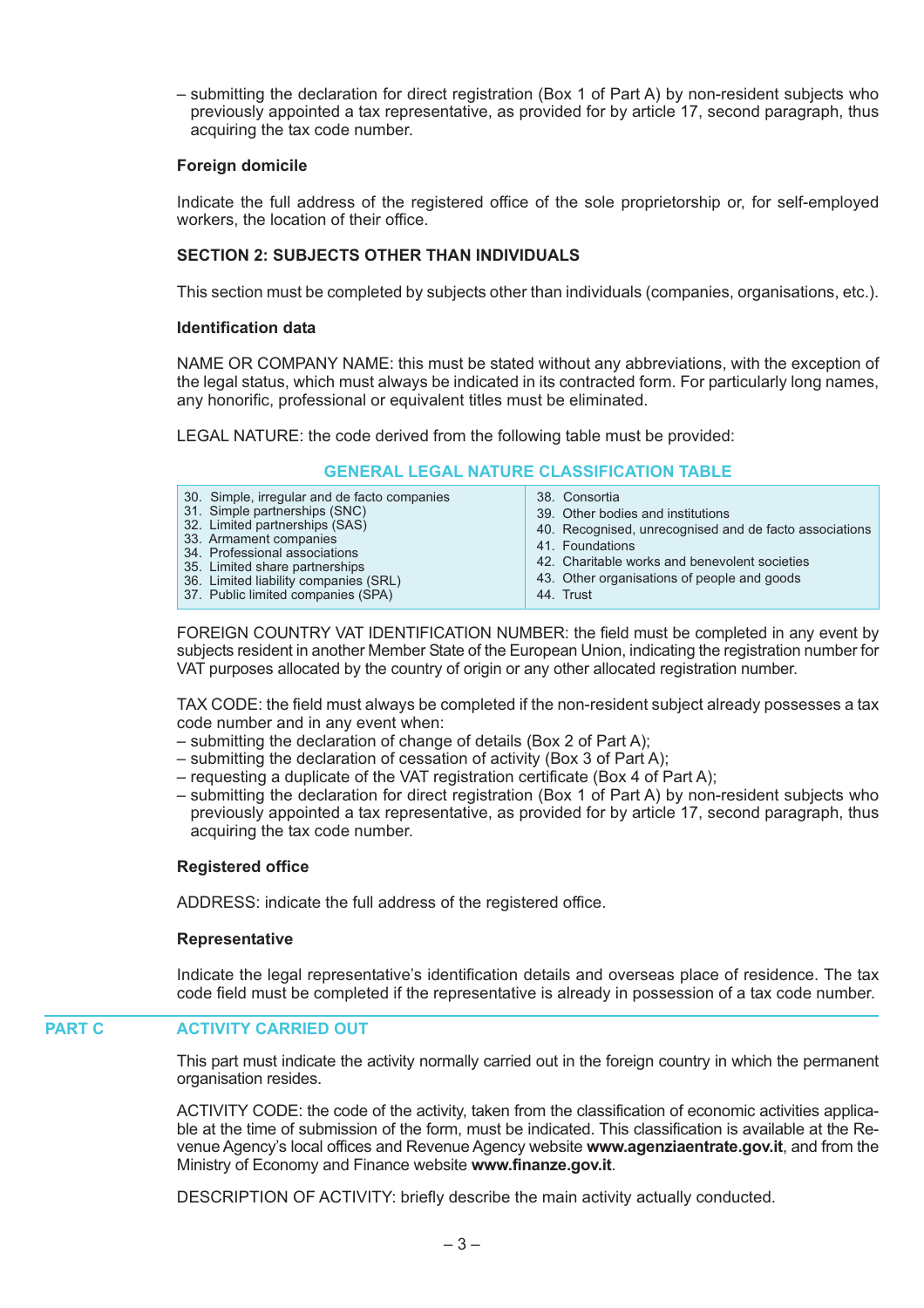| <b>COMPETENT</b><br><b>OFFICE OF</b><br><b>FOREIGN</b><br><b>COUNTRY</b>  | Indicate in the field provided the office of the foreign country responsible for carrying out inspec-<br>tions regarding the taxpayer's activities, as provided for by article 35-ter, paragraph 2, letter c).                                                                                                                                                                                                                                                                                                                                                                                                                                                                                                                                                                                                                                                                                                                                                                                                                                                                                                                                                                                                                                                                                                                                                                                                                                                                                                                                                                                                                                                                                                                                                                                                                                                                                                                                                                                                                                                                                                                                                                                                                                                                                                                                                      |
|---------------------------------------------------------------------------|---------------------------------------------------------------------------------------------------------------------------------------------------------------------------------------------------------------------------------------------------------------------------------------------------------------------------------------------------------------------------------------------------------------------------------------------------------------------------------------------------------------------------------------------------------------------------------------------------------------------------------------------------------------------------------------------------------------------------------------------------------------------------------------------------------------------------------------------------------------------------------------------------------------------------------------------------------------------------------------------------------------------------------------------------------------------------------------------------------------------------------------------------------------------------------------------------------------------------------------------------------------------------------------------------------------------------------------------------------------------------------------------------------------------------------------------------------------------------------------------------------------------------------------------------------------------------------------------------------------------------------------------------------------------------------------------------------------------------------------------------------------------------------------------------------------------------------------------------------------------------------------------------------------------------------------------------------------------------------------------------------------------------------------------------------------------------------------------------------------------------------------------------------------------------------------------------------------------------------------------------------------------------------------------------------------------------------------------------------------------|
| <b>DOCUMENTS</b><br><b>ENCLOSED</b>                                       | This part must indicate all of the documents requested by the office and submitted together with the<br>declaration.                                                                                                                                                                                                                                                                                                                                                                                                                                                                                                                                                                                                                                                                                                                                                                                                                                                                                                                                                                                                                                                                                                                                                                                                                                                                                                                                                                                                                                                                                                                                                                                                                                                                                                                                                                                                                                                                                                                                                                                                                                                                                                                                                                                                                                                |
| <b>SIGNATURE OF</b><br><b>DECLARATION</b>                                 | The taxpayer or taxpayer's representative must sign the declaration. By signing the declaration for<br>direct registration, the non-resident subject also assumes the obligation to produce accounting re-<br>cords within the time limits established by the Italian tax authorities, as explicitly set out in article 35-<br>ter, paragraph 2, letter e).                                                                                                                                                                                                                                                                                                                                                                                                                                                                                                                                                                                                                                                                                                                                                                                                                                                                                                                                                                                                                                                                                                                                                                                                                                                                                                                                                                                                                                                                                                                                                                                                                                                                                                                                                                                                                                                                                                                                                                                                         |
| <b>DELEGATION</b>                                                         | This part must be completed if the form is submitted through a delegated person. In this case the<br>person delegated must produce to the office a document belonging to the delegating party, as well<br>as a document of his/her own. If the document of the delegating party is a photostatic copy, this mu-<br>st be handed over.                                                                                                                                                                                                                                                                                                                                                                                                                                                                                                                                                                                                                                                                                                                                                                                                                                                                                                                                                                                                                                                                                                                                                                                                                                                                                                                                                                                                                                                                                                                                                                                                                                                                                                                                                                                                                                                                                                                                                                                                                               |
| <b>COMMITMENT</b><br><b>FOR</b><br><b>ELECTRONIC</b><br><b>SUBMISSION</b> | This part must be completed and signed by the intermediary who sends the declaration of change<br>of details or cessation of activity.<br>The intermediary must provide:<br>• his/her own tax code:                                                                                                                                                                                                                                                                                                                                                                                                                                                                                                                                                                                                                                                                                                                                                                                                                                                                                                                                                                                                                                                                                                                                                                                                                                                                                                                                                                                                                                                                                                                                                                                                                                                                                                                                                                                                                                                                                                                                                                                                                                                                                                                                                                 |
|                                                                           | • in the case of a Tax Assistance Centre (CAF), the intermediary's own number in the professional<br>register;                                                                                                                                                                                                                                                                                                                                                                                                                                                                                                                                                                                                                                                                                                                                                                                                                                                                                                                                                                                                                                                                                                                                                                                                                                                                                                                                                                                                                                                                                                                                                                                                                                                                                                                                                                                                                                                                                                                                                                                                                                                                                                                                                                                                                                                      |
|                                                                           | • the date (day, month and year) on which the intermediary took on the commitment for electronic<br>submission.                                                                                                                                                                                                                                                                                                                                                                                                                                                                                                                                                                                                                                                                                                                                                                                                                                                                                                                                                                                                                                                                                                                                                                                                                                                                                                                                                                                                                                                                                                                                                                                                                                                                                                                                                                                                                                                                                                                                                                                                                                                                                                                                                                                                                                                     |
|                                                                           | In addition, the first box must be crossed if the declaration has been prepared by the taxpayer, or<br>the second if the declaration has been prepared by the person sending it.                                                                                                                                                                                                                                                                                                                                                                                                                                                                                                                                                                                                                                                                                                                                                                                                                                                                                                                                                                                                                                                                                                                                                                                                                                                                                                                                                                                                                                                                                                                                                                                                                                                                                                                                                                                                                                                                                                                                                                                                                                                                                                                                                                                    |
| <b>Declaration</b><br>submitted<br>via<br>electronic<br>service           | The declarations of change of details or discontinuace of activity may be submitted via the electro-<br>nic service:<br>- directly by the foreign subject;<br>- through authorised intermediaries.                                                                                                                                                                                                                                                                                                                                                                                                                                                                                                                                                                                                                                                                                                                                                                                                                                                                                                                                                                                                                                                                                                                                                                                                                                                                                                                                                                                                                                                                                                                                                                                                                                                                                                                                                                                                                                                                                                                                                                                                                                                                                                                                                                  |
|                                                                           | a) Direct electronic submission                                                                                                                                                                                                                                                                                                                                                                                                                                                                                                                                                                                                                                                                                                                                                                                                                                                                                                                                                                                                                                                                                                                                                                                                                                                                                                                                                                                                                                                                                                                                                                                                                                                                                                                                                                                                                                                                                                                                                                                                                                                                                                                                                                                                                                                                                                                                     |
|                                                                           | Subjects who choose to submit declarations of change of details or cessation of activity must use<br>the Entratel online service.<br>More specifically, subjects other than individuals, who register directly for VAT purposes within Italy,<br>must send, via the electronic service, declarations of change of details or of cessation of activity th-<br>rough those who are assigned this responsibility, i.e. the operators with the task of carrying out elec-<br>tronic transactions with the Revenue Agency, in the name and on behalf of the company, which<br>communicates the names of the designated individuals:<br>a) electronically, through its own legal representative, who is authorised to access the electronic<br>services of the Revenue Agency;<br>b) in paper form, by submitting the request to the Revenue Agency's Pescara Operational Centre on the<br>relevant form, which is available on the site dedicated to the Agency's electronic services. In this ca-<br>se, the request may be submitted either by the legal representative or contractual representative.<br>The intermediary assigned such responsibilities according to the procedures described above may<br>appoint, if necessary, other operators authorised to use the Revenue Agency's electronic services<br>in the name and on behalf of the non-resident company registered directly for VAT purposes.<br>The intermediary assigned such responsibilities send the communication exclusively via the electronic servi-<br>ce and thus must be in possession of valid authorisation to access the Entratel or Fisconline channel.<br>For subjects other than individuals, declarations of change of details and of cessation of activities<br>are authenticated with the company's credentials; the intermediary responsible or designated ope-<br>rator access the site dedicated to the Agency's electronic services with their credentials, select the<br>function which enables them to operate in the name and on behalf of the non-resident company<br>and send the declarations, signed and with the credentials of the company itself.<br>Declarations are deemed to have been submitted on the date on which the reception of the data<br>on the part of the Revenue Agency was completed.<br>The Agency provides notification of successful reception. |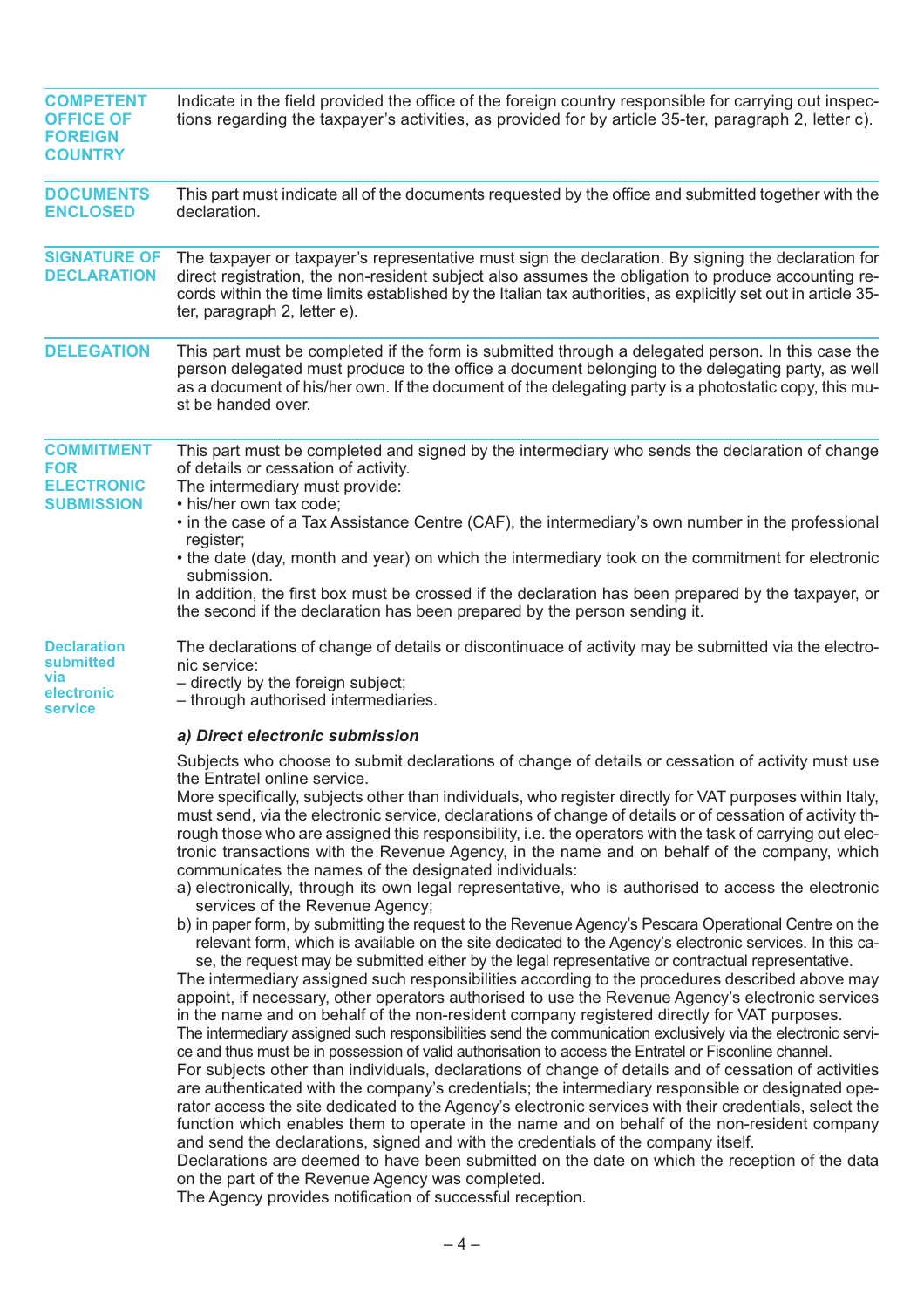#### **Authorisation process**

Authorisation to use the Entratel online service is granted by the Pescara Operational Centre upon allocation of the VAT registration number, in accordance with the information contained in the declaration for direct registration and in the document enclosed which the user must print after preregistration with the Entratel electronic service via a specific function available on the **http://telematici.agenziaentrate.gov.it site**.

A printed copy of pre-registration must be received by the Pescara Operational Centre within 30 days of receipt of the pre-registration code.

The Pescara Operational Centre authorises the user and sends a "virtual" envelope by post. The number of the virtual envelope is used by the user to acquire the information required to generate the necessary secure environment and, only if the user is an individual, to access the reserved areas of the site dedicated to eServices. The virtual envelope can also be delivered to a person designated by the individual. The person delegated must produce an appropriate delegation document together with an identity document of his/her own and of the delegating party.

It is pointed out that the Pescara Operational Centre, if so requested, also enters the names of individuals designated with such responsibilities, and issues authorisations to access electronic services to designated legal representatives and individuals to operate in the name and on behalf of the company registered directly for VAT purposes.

#### *b) Electronic submission through authorised intermediaries (designated in accordance with article 3, paragraph 3, of Presidential Decree no. 322 of 22 July 1998 and subsequent amendments)*

The designated individuals indicated in article 3, paragraph 3 of Presidential Decree (D.P.R.) no. 322 of 22 July 1998 and subsequent amendments are obliged to send declarations of change of details and cessation of activity prepared by themselves.

Other subjects required to electronically file the abovementioned returns they have prepared, included professional firms and service companies in which at least half of the members or more than half of the share capital is owned by subjects enrolled in some registers, boards or rolls as specified in the directing decree of 18 February 1999, published in Official Gazette no. 44 of 23 February 1999.

These subjects can fulfil their obligation of electronically filing the abovementioned returns also by using companies participated by national counsels or by the registers, boards or rolls as specified in the abovementioned decree, by the relevant enrolled subjects, by the associations representing them, by the relevant social securities systems, by the single members of said associations.

The acceptance of the returns prepared by the taxpayer is optional and the intermediary of the electronic service may charge a fee for the service rendered.

#### **Documentation with which the intermediary must provide the declarant as proof of submission of the declarations.**

In accordance with the provisions contained in Presidential Decree (D.P.R.) no. 322 of 22 July 1998, the authorised intermediary must:

- provide the declarant, upon receiving declarations of change of details, of cessation of activity, or of assumption of the responsibility for the preparation thereof, with a written statement of commitment for the submission to the Revenue Agency of the information that they contain, specifying whether the declarations have been consigned to him/her already completed or have been prepared by him/her; this commitment must be dated and signed by the intermediary, although made out by hand. The date of this written statement of commitment, together with the personal signature and indication of the intermediary's own tax code, must be stated in the specific part provided in this declaration, "Commitment for electronic submission";
- issue the declarant with the original return (the details of which were transmitted electronically), drawn up on a form which complies with the one approved by the Revenue Agency, duly signed by the taxpayer. A copy of the notification from the Revenue Agency confirming receipt of the communication must also be provided to the declarant. This communication proves for the declarant the accomplished filing of the return and shall be kept by the declarant together with the original statement, and the remaining documentation must be kept by the declarant for the period provided for in article 43 of Presidential Decree no. 600 of 1973 during which period the tax Authorities (Revenue Agency) may carry out audits.

The intermediary must keep copies of the declarations sent in digital or paper format for the period specified in article 43 mentioned above, so that they can be produced in the event of inspections by the tax Authorities. With regard to the storage of electronic documents of relevance for tax provisions the intermediary must comply with the procedures set out in the Ministerial Decree of 23 January 2004 and the procedures contained in CNIPA Resolution no. 11 of 19 February 2004.

More precisely, it is necessary for all of the copies of the communications to be memorized on an IT support, the legibility of which must be guaranteed over time, as long as a chronological order is